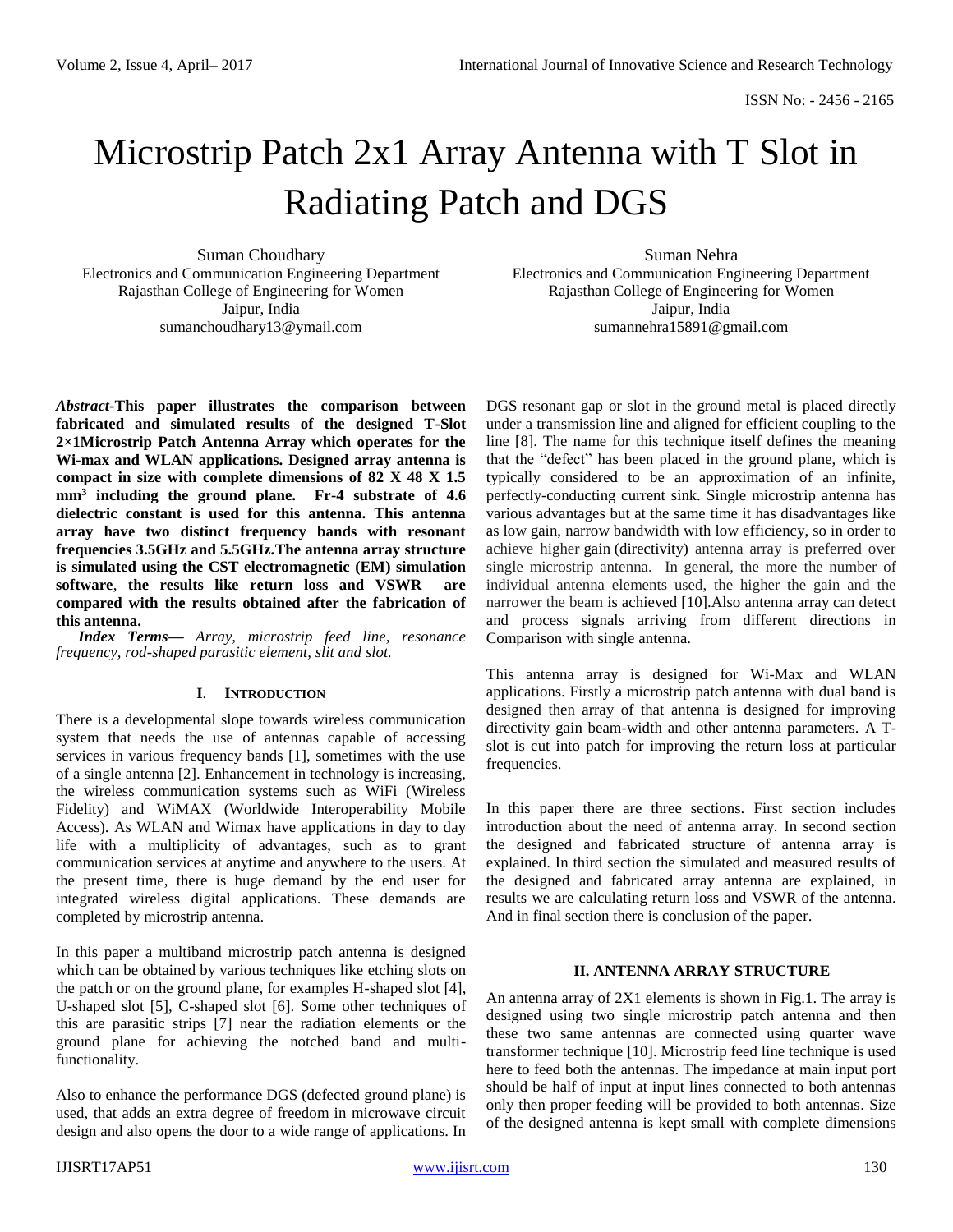ISSN No: - 2456 - 2165



(a) W L W<sub>5</sub> 15 W<sub>6</sub>

(b)

Fig. 1. Antenna Array design (a) Front view (b) Back View

Geometry shown in Fig.1 (a) is the front view of array and back view of array is shown in Fig.1 (b).



(a)



Fig.2 Fabricated antenna structure (a) Front view (b) Back View

The above figure shows the front and back view of designed Tslot Microstrip antenna array. All the parameters of the antenna are described in TABLE I.

# of  $82 \text{ X } 48 \text{ X } 1.5 \text{ mm}^3$  including the ground plane. Fr-4 substrate of 4.6 dielectric constant is used for this antenna [10].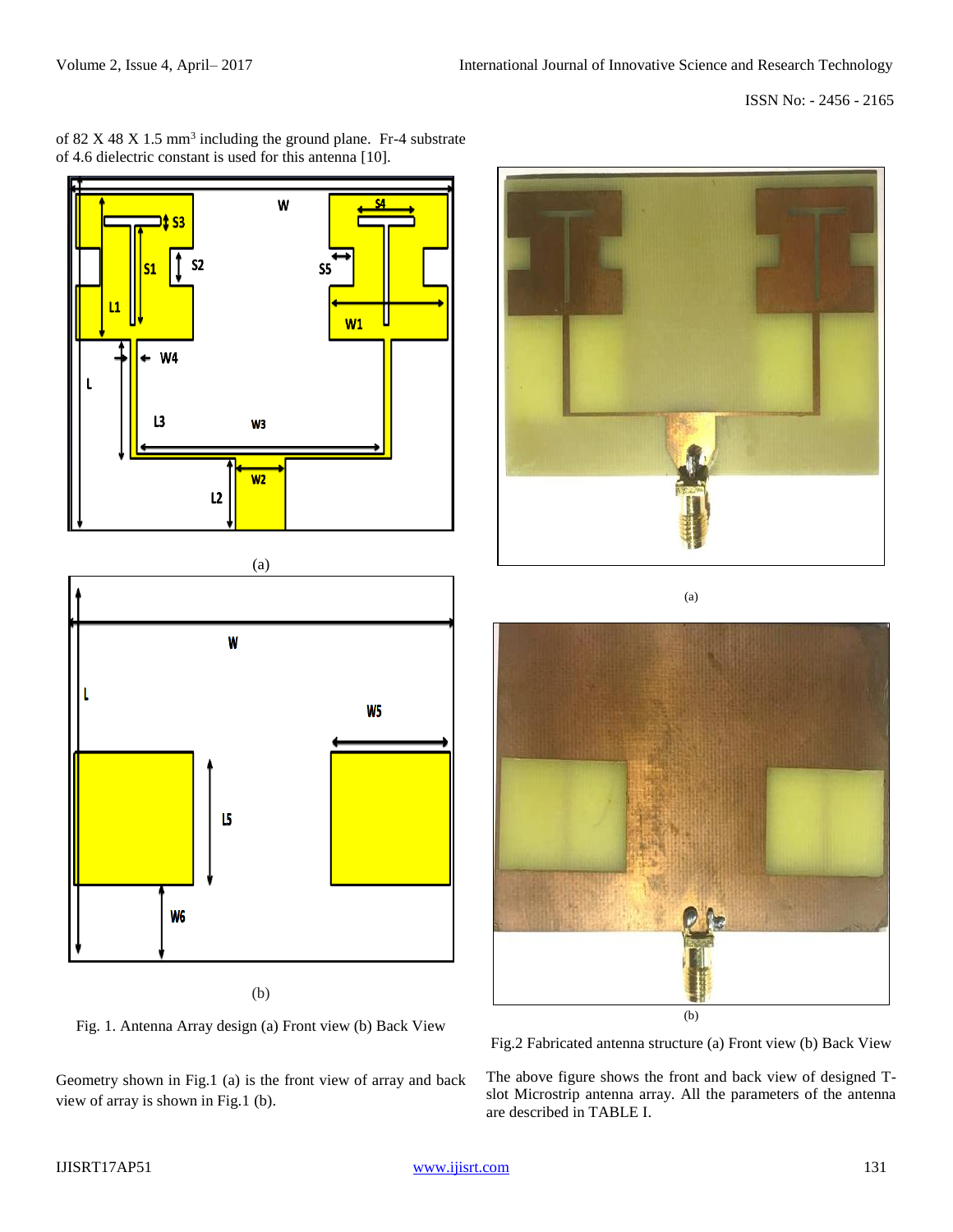| Antenna<br>parameter | <b>Value</b>      | Antenna<br>parameter | <b>Value</b>      |
|----------------------|-------------------|----------------------|-------------------|
| W                    | 48 <sub>mm</sub>  | W <sub>3</sub>       | 52.5mm            |
| L                    | $82 \text{mm}$    | L <sub>3</sub>       | 15                |
| L1                   | $19 \text{ mm}$   | W4                   | 1.5 <sub>mm</sub> |
| W <sub>1</sub>       | 25 <sub>mm</sub>  | W <sub>5</sub>       | 25 <sub>mm</sub>  |
| L2                   | 9.5 <sub>mm</sub> | L <sub>5</sub>       | 15.77mm           |
| W <sub>2</sub>       | $10.5$ mm         | W <sub>6</sub>       | 9 <sub>mm</sub>   |
| S <sub>1</sub>       | 13mm              | S <sub>2</sub>       | 5 <sub>mm</sub>   |
| S <sub>4</sub>       | 12mm              | S <sub>3</sub>       | 1 <sub>mm</sub>   |
| S <sub>5</sub>       | 5 <sub>mm</sub>   |                      |                   |

Table I . Dimensions Of Array Antenna Design

#### **III. SIMULATED AND FABRICATED RESULTS**

Firstly the simulated results are explained in this section and then the comparison between simulated and the measured results are made. In the results return loss, radiation pattern and VSWR are discussed. The above parameters are observed for the 3.5GHZ and 5.5GHz frequency. The proposed antenna is simulated with the help of Electromagnetic (EM) simulation software which is also used to calculated and plot the s11 parameter, mono static RCS, insertion loss, current distribution as well as the radiation pattern.









(c)

Figure 3(a) shows the S11 parameter for the single antenna in which the return loss is less the -15db at 3.5 and 5.5GHz frequency but when the array is made using two single antennas